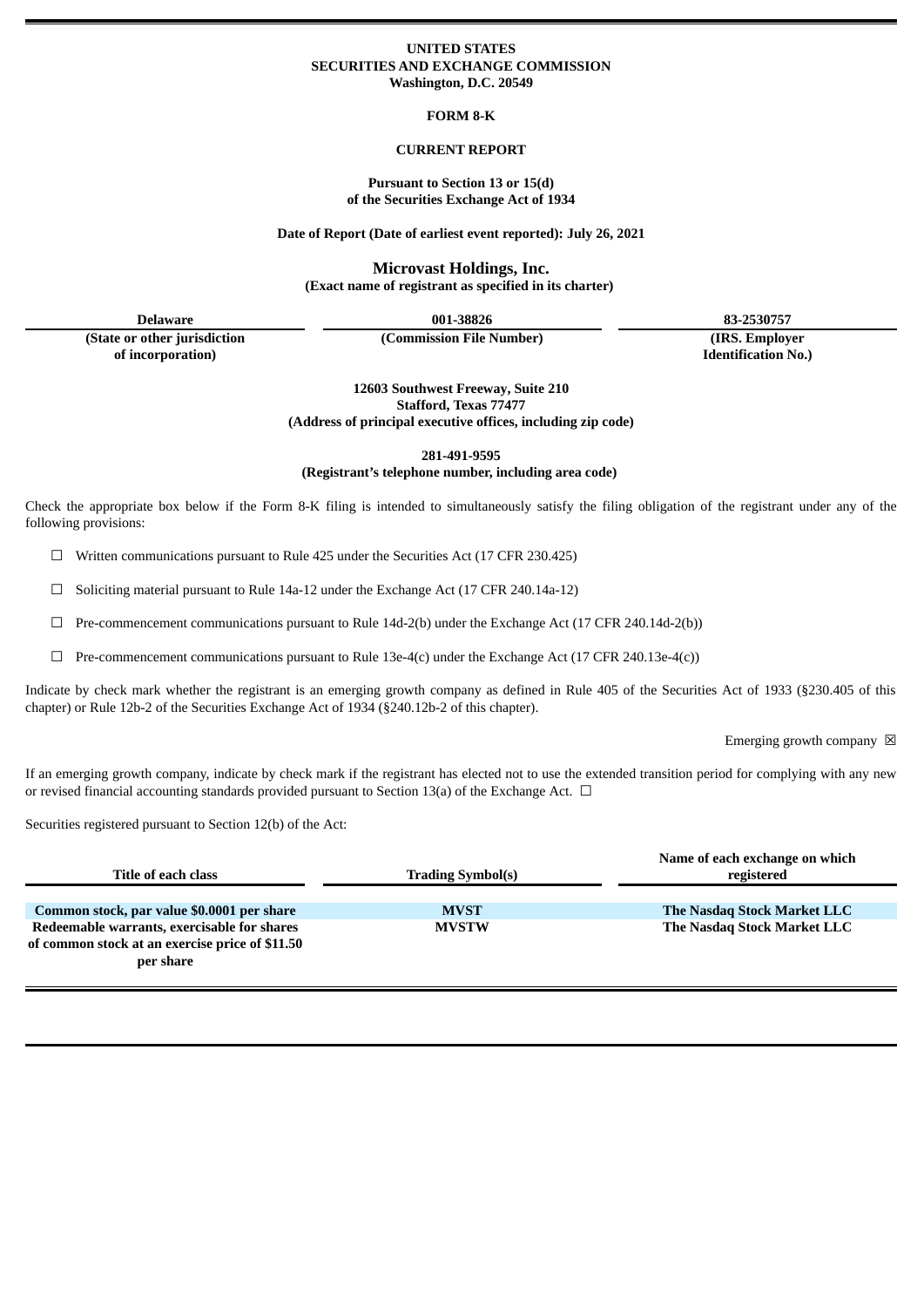# **Item 7.01 Regulation FD Disclosure.**

On July 26, 2021, Microvast Holdings, Inc. issued a press release announcing the closing of its business combination with Microvast, Inc.

The full text of the press release is included as Exhibit 99.1 to this Current Report on Form 8-K and is incorporated into this Item 7.01 by reference.

# **Item 9.01. Financial Statements and Exhibits.**

(d) *Exhibits*

| <b>Exhibit No.</b> Description |                                   |
|--------------------------------|-----------------------------------|
| 99.1                           | Press Release dated July 26, 2021 |
| $\ast$<br>Filed herewith.      |                                   |

1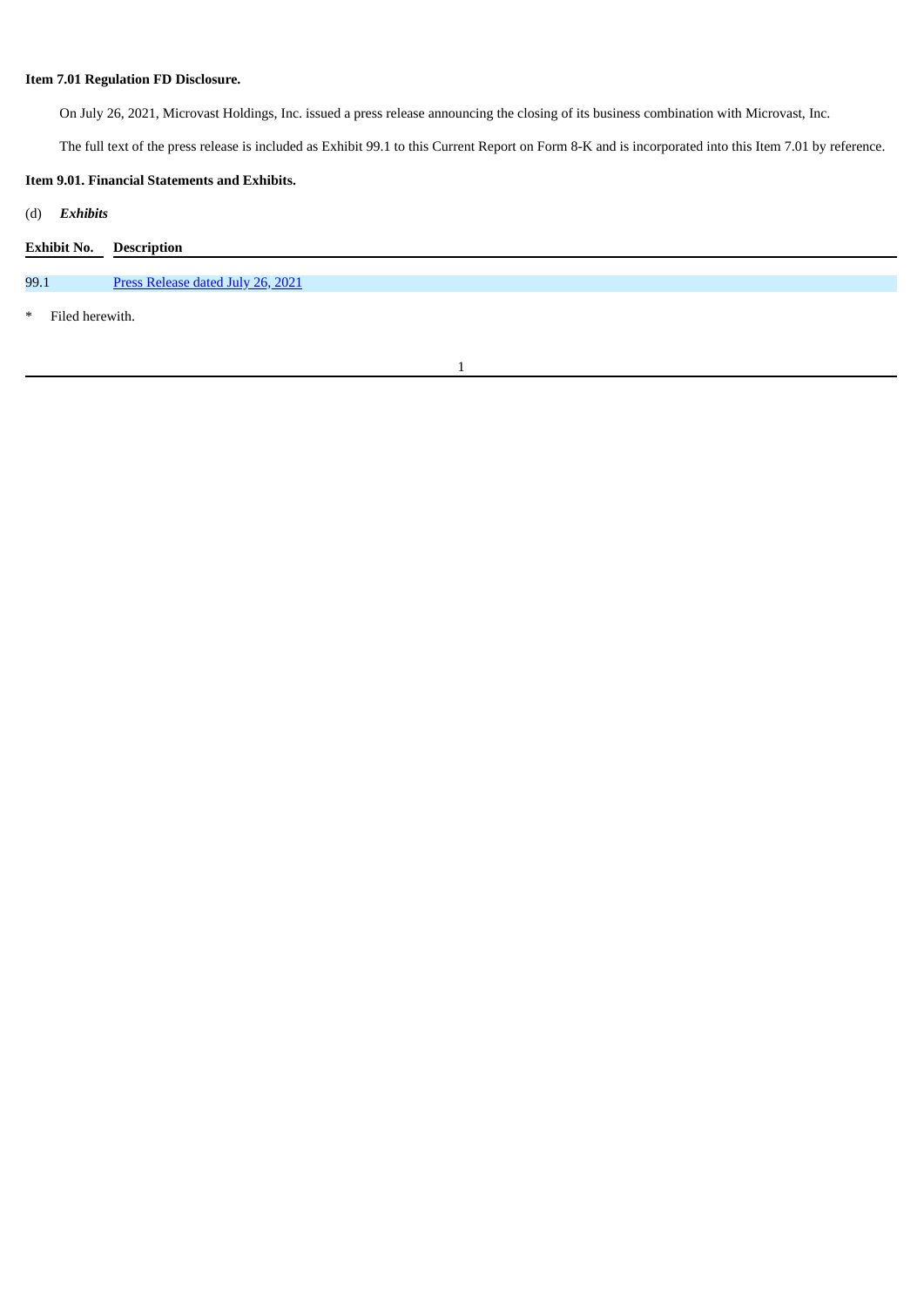# **SIGNATURES**

Pursuant to the requirements of the Securities Exchange Act of 1934, the registrant has duly caused this report to be signed on its behalf by the undersigned hereunto duly authorized.

Date: July 26, 2021

# **MICROVAST HOLDINGS, INC.**

By: /s/ Leon Zheng

Name: Leon Zheng Title: Chief Financial Officer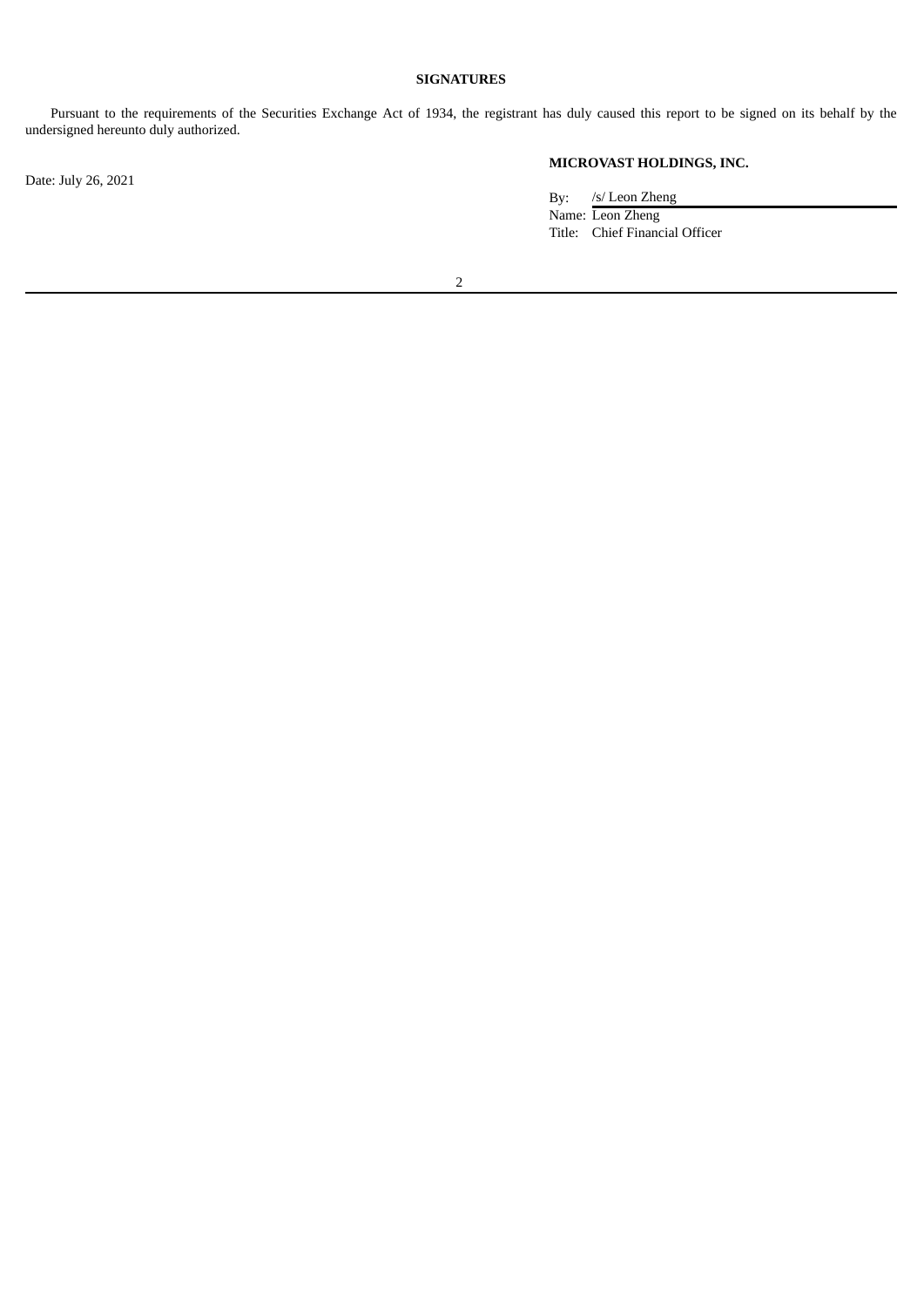### **MICROVAST HOLDINGS, INC. TO LIST ON NASDAQ UNDER THE TICKER "MVST"**

#### *Microvast Completes Business Combination with Tuscan Holdings Corp.*

### <span id="page-3-0"></span>*Combined Company to Continue Advancing Next-Generation Commercial Electric Vehicles with Superior Battery Technology*

**HOUSTON, TX** – July 26, 2021 – Microvast, Inc. ("Microvast" or the "Company"), a leading global provider of next-generation battery technologies for commercial and specialty vehicles, today announced that it has completed its previously announced business combination with Tuscan Holdings Corp. (Nasdaq: THCB) ("Tuscan"). The business combination was approved at a special meeting of stockholders on July 21, 2021, resulting in the combined company being renamed "Microvast Holdings, Inc.", with its common stock and warrants to commence trading on the Nasdaq on July 26, 2021 under the ticker symbols "MVST" and "MVSTW".

Upon closing, the combined company received approximately \$822 million in cash, comprised of approximately \$282 million in cash held in trust by Tuscan and the proceeds of a \$540 million PIPE from leading institutional investors including strategic partner Oshkosh Corporation as well as funds and accounts managed by BlackRock, Koch Strategic Platforms and InterPrivate Investment Partners. At closing, approximately 99.7% of funds remained in Tuscan's trust account.

"The talented Microvast team developed our disruptive battery technology to revolutionize the way that we travel and help advance a greener, more electric future," said Yang Wu, Microvast's Founder, CEO, and President. "Becoming a public company not only validates the power of our next generation battery solutions, which provide our commercial vehicle operator customers with accelerated charging times, extended life cycles, and enhanced safety performance, but also the potential of our opportunity in a large and rapidly growing commercial Electric Vehicle market buoyed by a global shift to electrification. As a public company, we are poised to leverage our increased financial resources to develop and deploy our battery solutions in partnership with a suite of market-leading customers across the world. I want to thank the Microvast team for their commitment to our continued growth as we work to advance the mass adoption of commercial electric vehicles."

Microvast, founded in Houston in 2006, develops disruptive battery technologies designed specifically for commercial electric vehicles (EVs) that feature best-in-class fast-charging capabilities, high energy density, significantly longer cycle life and proven safety performance. Powered by a proprietary intellectual property portfolio, Microvast's battery solutions are significantly more stable under heat than traditional poly-ethylene separators and demonstrate improved thermal stability in the battery cell. Highly modular and vertically integrated, Microvast's standard battery packs can utilize a wide variety of cell chemistries, providing great flexibility in vehicle design and applications to the Company's broad range of potential commercial vehicle customers, including light, medium and heavy-duty trucks, vans, buses, trains, automated guided vehicles, port equipment and mining trucks. Microvast's batteries are now integrated in almost 30,000 vehicles, running in 160 cities in 19 countries, for a total of over 3.8 billion miles traveled on its batteries to date.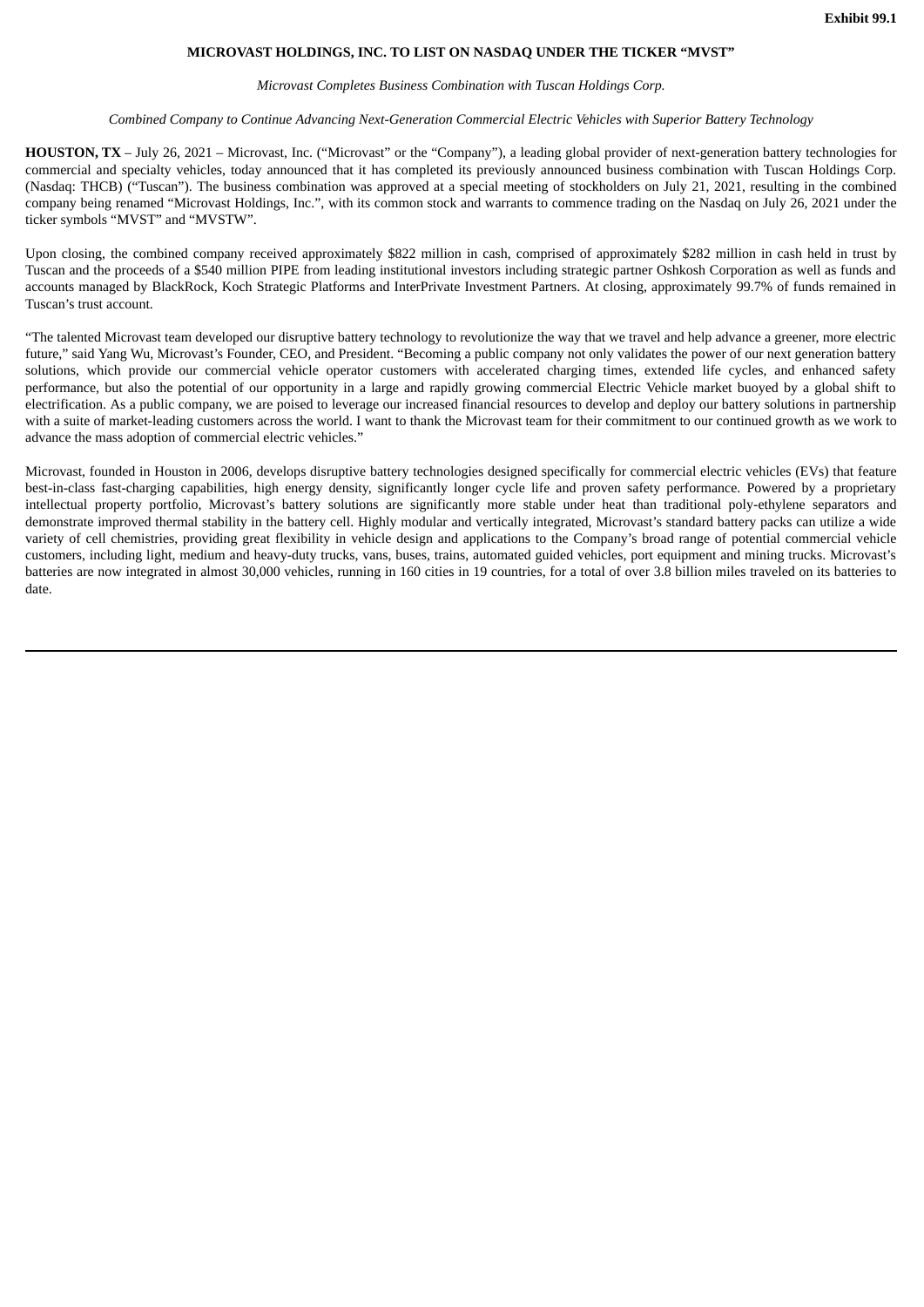

Microvast's technology is further validated by marquee customer partnerships with industry leaders, including Gaussin, FPT Industrial, Oshkosh Corporation and a leading German luxury sports car company, among others, as well as R&D partnerships with BMW, the United States Council for Automotive Research and Argonne National Laboratory. Since first announcing its go-public transaction in February 2021, Microvast has continued to build significant momentum, announcing a joint development agreement with Oshkosh Corporation; expanding into the French e-bus market as the battery supplier for the full-electric bus, hybrid bus and retrofit bus for French bus manufacturer SAFRA; and announcing a strategic partnership with Gaussin to integrate Microvast's batteries into Gaussin's electric and hydrogen powered skateboard platforms. Olaf Scholz, German Vice-Chancellor & Federal Minister of Finance, further recognized Microvast's innovative approach to next generation battery technologies at an onsite visit to the Company's EMEA headquarters in June 2021.

"Mr. Wu and his team have leveraged their innovative set of electric battery solutions to build a company that is making significant progress on its longterm growth plans, securing strategic partnerships and collaborations with key industry players as it targets a rapidly developing commercial EV total addressable market of \$30 billion," commented Stephen Vogel, Chairman and CEO of Tuscan.

"The Microvast management team has demonstrated its commitment to positioning the company to capitalize on its many opportunities ahead. We look forward to their continued success as a public company," added Ahmed Fattouh, Chairman and CEO of InterPrivate, an anchor investor in the transaction.

Microvast's Founder and Chief Executive Officer, Mr. Wu, will continue to lead the combined company along with the current management team. Mr. Vogel, Tuscan's Chairman and CEO, will remain as a director of the combined company and will be joined by Dr. M. Stanley Whittingham, who was recently awarded the Nobel Prize in Chemistry for his ground-breaking work on lithium-ion batteries.

### **About Microvast**

Microvast, Inc. is a technology innovator that designs, develops and manufactures lithium-ion battery solutions. Founded in 2006 and headquartered in Houston, TX, Microvast is renowned for its cutting-edge cell technology and its vertical integration capabilities which extends from core battery chemistry (cathode, anode, electrolyte, and separator) to battery packs. By integrating the process from raw material to system assembly, Microvast has developed a family of products covering a broad breadth of market applications. More information can be found on the corporate website: www.microvast.com.

### **About Tuscan**

Tuscan Holdings Corp. is a blank check company whose business purpose is to effect a merger, capital stock exchange, asset acquisition, stock purchase, reorganization or similar business combination with one or more businesses. Tuscan's management team is led by Stephen Vogel, Chairman and Chief Executive Officer. Tuscan is listed on Nasdaq under the ticker symbol "THCB."

# **About InterPrivate**

InterPrivate Capital is a private investment firm that invests on behalf of a consortium of family offices. The firm's unique independent co-sponsor structure provides its investors with the deep sector expertise and transaction execution capabilities of veteran deal-makers from the world's leading private equity and venture capital firms. Affiliates of InterPrivate Capital act as sponsors, co-sponsors and advisors of SPACs, and manage a number of investment vehicles on behalf of its family office co-investors that participate in private and public opportunities, including PIPE investments in support of the firm's sponsored business combinations. For more information regarding InterPrivate Capital, please visit www.interprivate.com. For more information regarding InterPrivate's SPAC strategy, please visit www.ipvspac.com.

2